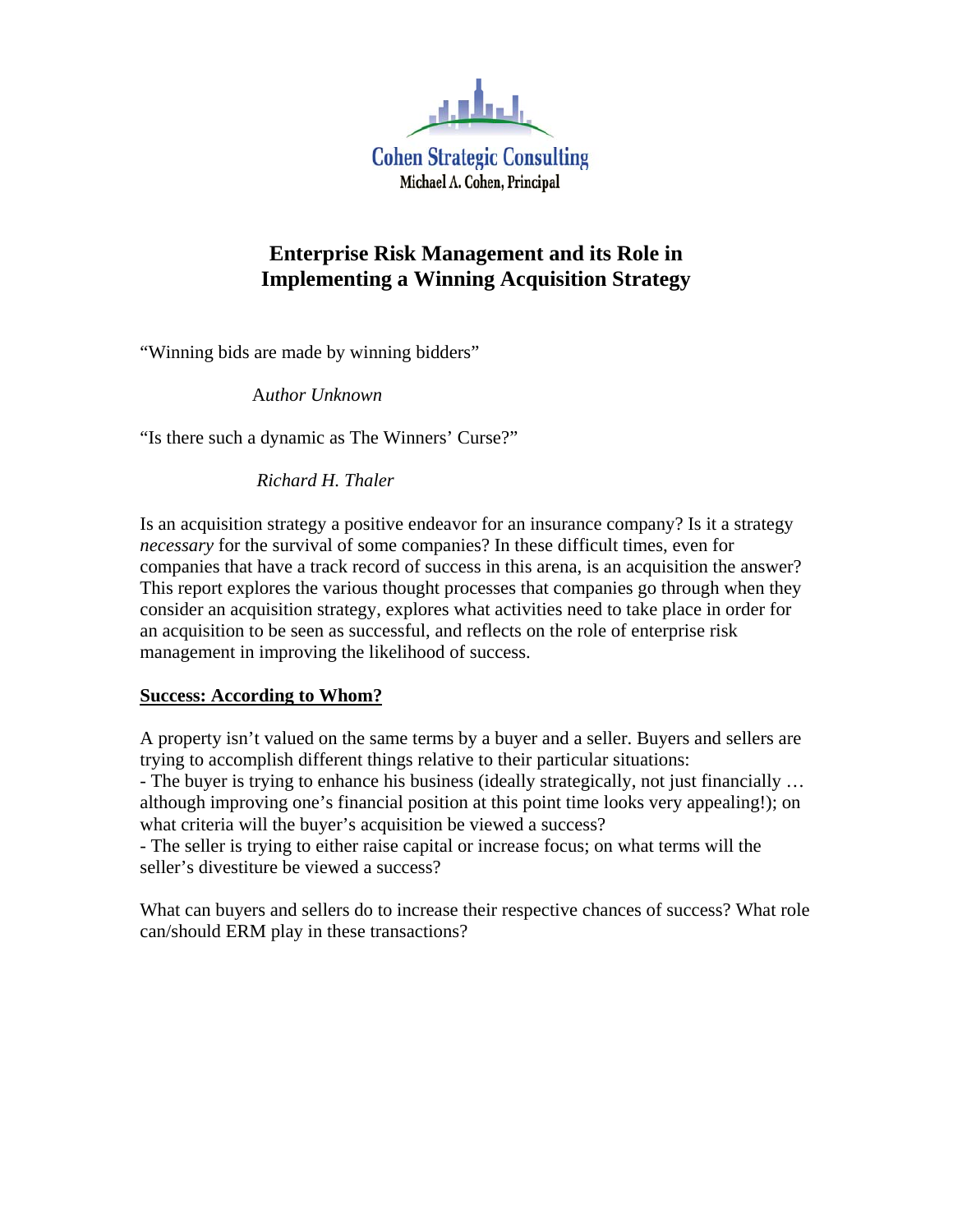## **Acquisitions as an Element of Corporate Strategy: Various Perspectives**

What is the mind–set companies have as they consider acquisition activity?

"We see the opportunity to make suitable acquisitions at the right price as just another way of meeting our corporate objectives"

"We see acquisitions as crucial to achieving our objectives"

"We are an acquisition specialist"

"Our strategy is to make acquisitions and then integrate them effectively"

Which is of these approaches is right for you, if any ... and, if so, under what circumstances? Given that acquisition activity in the aggregate has an uneven track record of success, how can acquirers improve their likelihood of success? Have the myriad of risks involved in such complicate endeavors not been understood and dealt with effectively, causing the majority of acquisitions to fall short of expectations?

Companies' conversations with rating agencies have often revealed 'curious' expectations of acquisition activity:

"The deal is 'fully priced,' but we did not overpay"

"The deal will work because there is overlap"

"The deal will work because there is no overlap"

"Cultures are similar despite apparent differences"

"Although not accretive, it's non-dilutive"

"Growth & profit objectives will be met through synergies"

# **Enhancing an Organization's Business Model, in General and via Acquisition, to Better Meet Goals and Objectives**

Can an Acquisition Be a Driver of Positive Change?

## *Existing business model*  $\rightarrow$  *Clear business case for an acquisition*  $\rightarrow$  *Enhanced business model*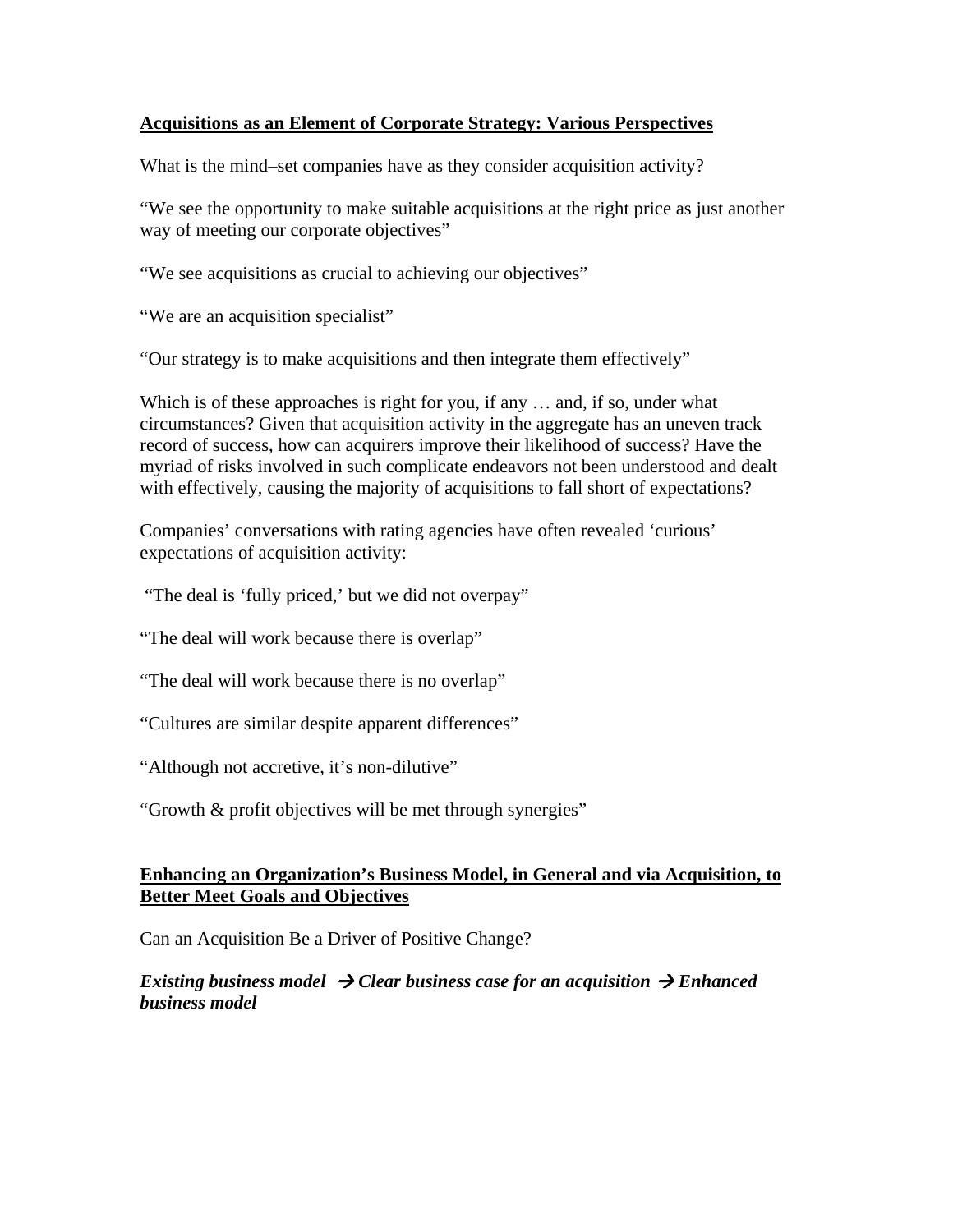A well respected expert on business strategy and planning, Russell L. Ackoff, presented the concept of 'idealized design" … the best conceived business model a company can put into place. Does an acquisition help a company make its business model more effective? For this to happen, it must be supportive of the following:

- Mission, Vision: Is the acquisition consistent with the company's strategic direction? - Profitability: EPS, ROE, EVA; is the acquisition accretive to financial results, and if not when will it be? Are there dynamics/risks that could prevent attainment of the stated financial objectives?

- Competitive dynamics: Will additional market share provide the ability to dictate competitive terms? Given how fragmented the life insurance industry is, can the largest companies (as large as they are) alter competitive dynamics more in their favor? Does the acquisition enable the company to compete more strongly against powerful competitors? - Market share: Are economics of scale gained? Is less desirable (unfavorably priced) business being acquired? As said, since most insurance business segments are so fragmented, even after decades of consolidation activity, does market share even matter?

- Is a company's business profile materially enhanced?

- Is favorable diversification gained? Is focus lost?

# **Does an Acquisition Make a Company a More Successful Competitor?**

- Expanding distribution
- Expanding geographic coverage
- Achieving business growth, scale
- Acquiring/enhancing functional capabilities
- Increasing profits and capital

**Execution of an Acquisition Strategy Goes Through Several Stages and Involves Many and Varied Complex, Interrelated Business Issues (they must be performed well, and there are numerous junctures where things can go awry … suggesting that many potential risks need to be addressed, and more effectively than they typically are)** 

- Defining the business case
- Considering the corporate strategy and the resulting (ideally enhanced) business model \* Fit vs. conflict
- \* Synergies; potential synergies are frequently overstated
- \* Diversification
- Assessing market opportunities and competitive dynamics
- \* Products
- \* Distribution
- \* Markets/segments
- \* Brand/reputation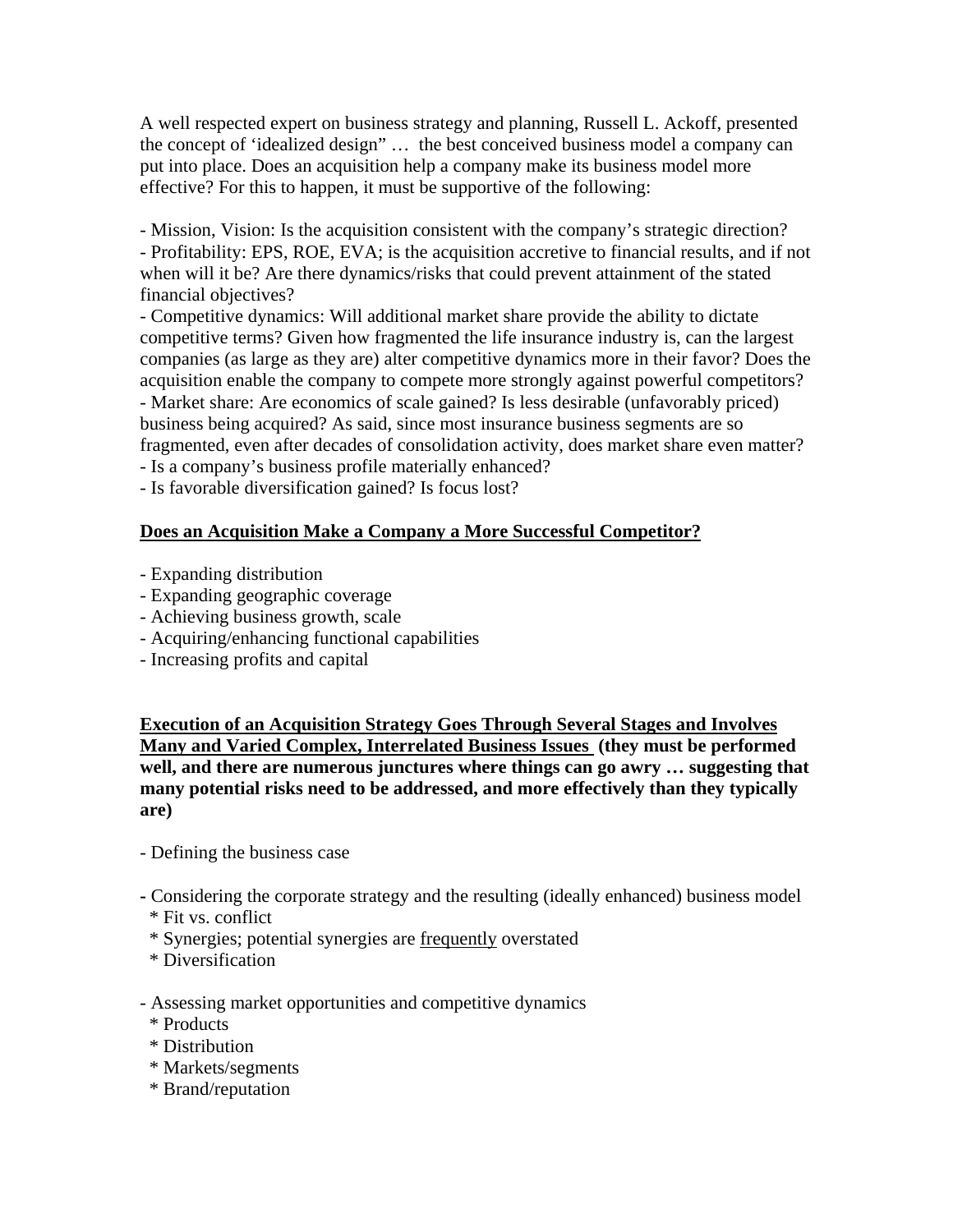- Financial impact
- \* Earnings
- \* Capital
- \* Economic value
- \* Assessment of an appropriate price
- Investments
- \* Asset classes
- \* Loss positions
- \* Liquidity

- Operational fit (or problematically, the need to 'fix' the target's operations)

- \* Technology
- \* Administration
- \* Core competencies

- Integrating the target: melding the two organizations so that they can perform effectively together, while mitigating risk, volatility and confusion to the greatest extent possible

Q: Is an acquisition strategy a core competency of your company … can you execute such a transaction successfully?

# **Due Diligence Performed on any Acquisition Target: A Critical Activity on the Strategic and Tactical Levels**

- Valuation, impact on future financial results
- Management/staff
- Profitability of new (potential), existing business
- Competitive market position; product management, distribution capabilities
- Synergies: strategic, operational, financial, market/product/distribution
- Investments
- Expense structure (opportunities for increasing efficiency and/or cost reduction)
- Technological capabilities or possible lack of fit
- Contractual obligations
- Areas of risk or uncertainty

Many acquisitions are viewed retrospectively as failures. A lack of accurate evaluation of/objectivity about prospective acquisition targets (using 'rose-colored glasses' leads many (most?) acquirers to have unrealizable goals for their transactions, and as a consequence the end results (strategic, financial or otherwise) do not meet expectations. There is a considerable level of risk to the acquirer if the due diligence process is not conducted with sufficient accuracy and objectivity.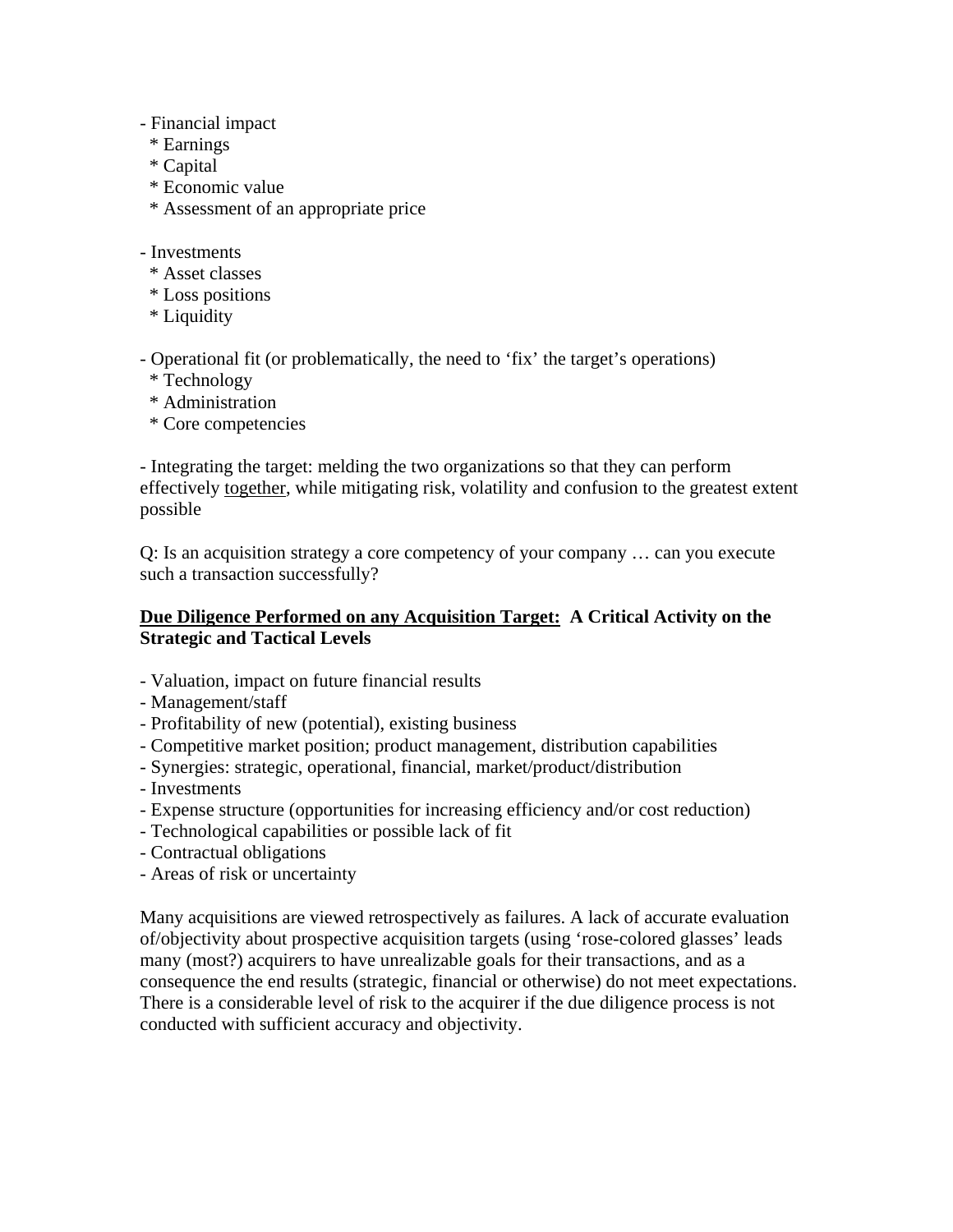## **Evaluating the Capabilities of an Organization to Execute Successful Acquirer: Being a successful acquirer requires a number of skills and mind-sets:**

- Knowing one's own corporate vision, mission, strategy and operating model, and how acquisitions complement them

- Having a disciplined approach: evaluating fit, paying an appropriate price based on economic value, both current and future

- Performing careful, accurate and objective due diligence on the target company and management counterparts … *caveat emptor!*

- Executing timely, well planned and orchestrated integration activities focus on achieving a favorable operational model and attaining a satisfactory level of cost savings; a number of companies that acquired positive reputations as acquirers were in fact poor at integrating their acquisition(s), causing their organizations to implode

- Managing the staffs and corporate cultures sensitively. There is considerable amount of research that identifies human resource related issues as the most prevalent causes for acquisition failure; personalities (egos), conflicting management styles and cultures, and different compensation structures are all too common. Proactive conflict resolution is critical to steer the resulting entity past these pratfalls. Open and continuous communication is critical.

# **The General Lack of Success from Acquisitions is Attributed to Mismanaging One or More Critical Aspects of the Transaction with Material Risk**

Strategy

- Incompatible cultures
- Incompatible business models
- Synergy non-existent or overestimated

Due Diligence

- Acquirer overpaid
- Foreseeable problems overlooked
- Acquired firm too unhealthy

- Overlooking aspects of the target where excessive divestiture or liquidation might be required

Implementation

- Inability to manage target
- Inability to implement change
- Clash of management styles/egos